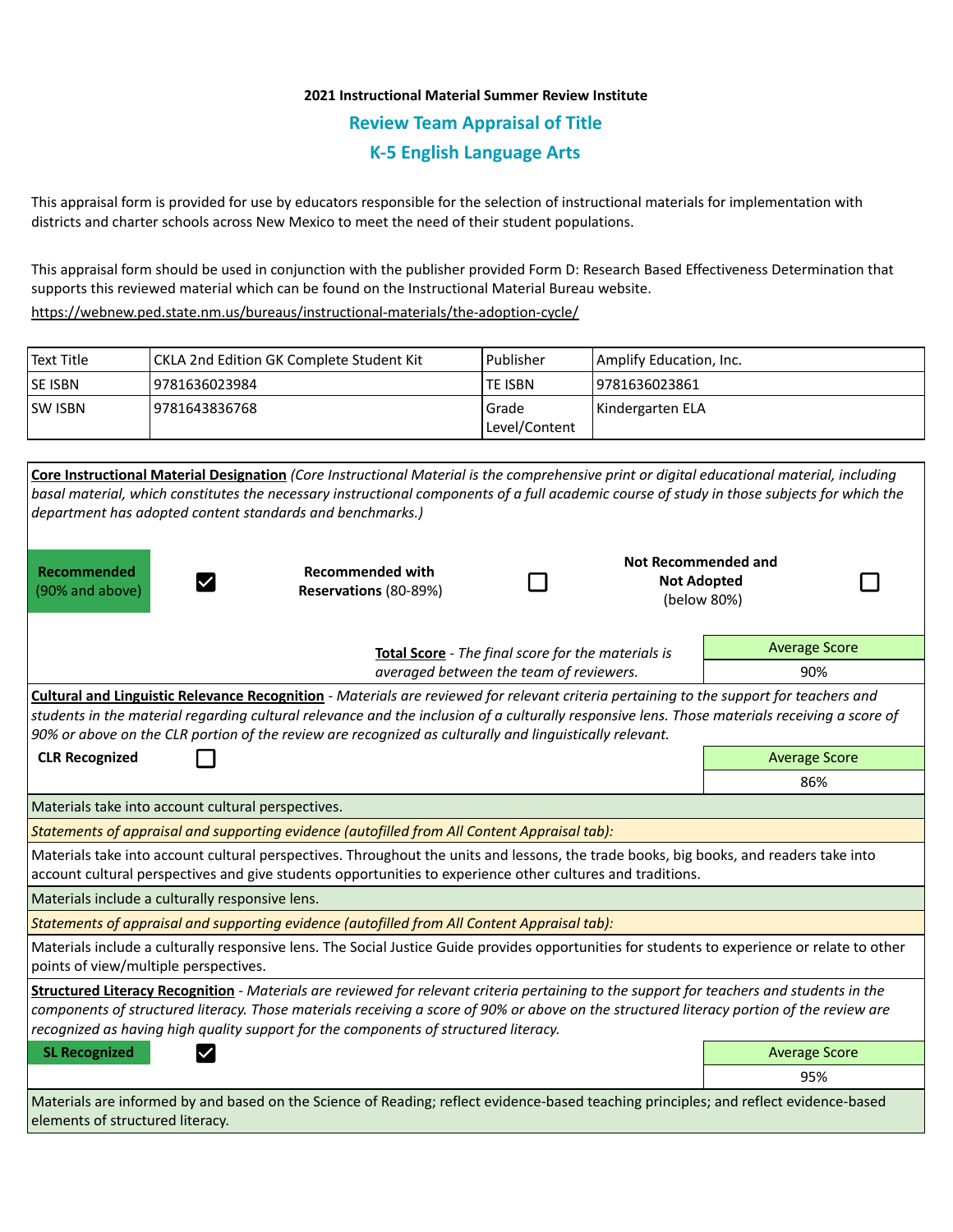*Statements of appraisal and supporting evidence (autofilled from Structured Literacy/ELA Content Appraisal tab):* 

Materials are informed by and based on the Science of Reading; reflect evidence-based teaching principles; and reflect evidence-based elements of structured literacy. In the online Teacher Resources Program Guide, Principles of Instruction on page 29, it states, "Designed around the following principles: explicit foundational skills and language instruction, maximizing vocabulary acquisition through contextualized content based and constant exposure, building background knowledge for comprehension, fostering wonderful conversationalists, and building analysis in expression in reading and writing." Each lesson in all units of this program systematically builds on the previous skills and concepts and clearly addresses the different strands of structured literacy.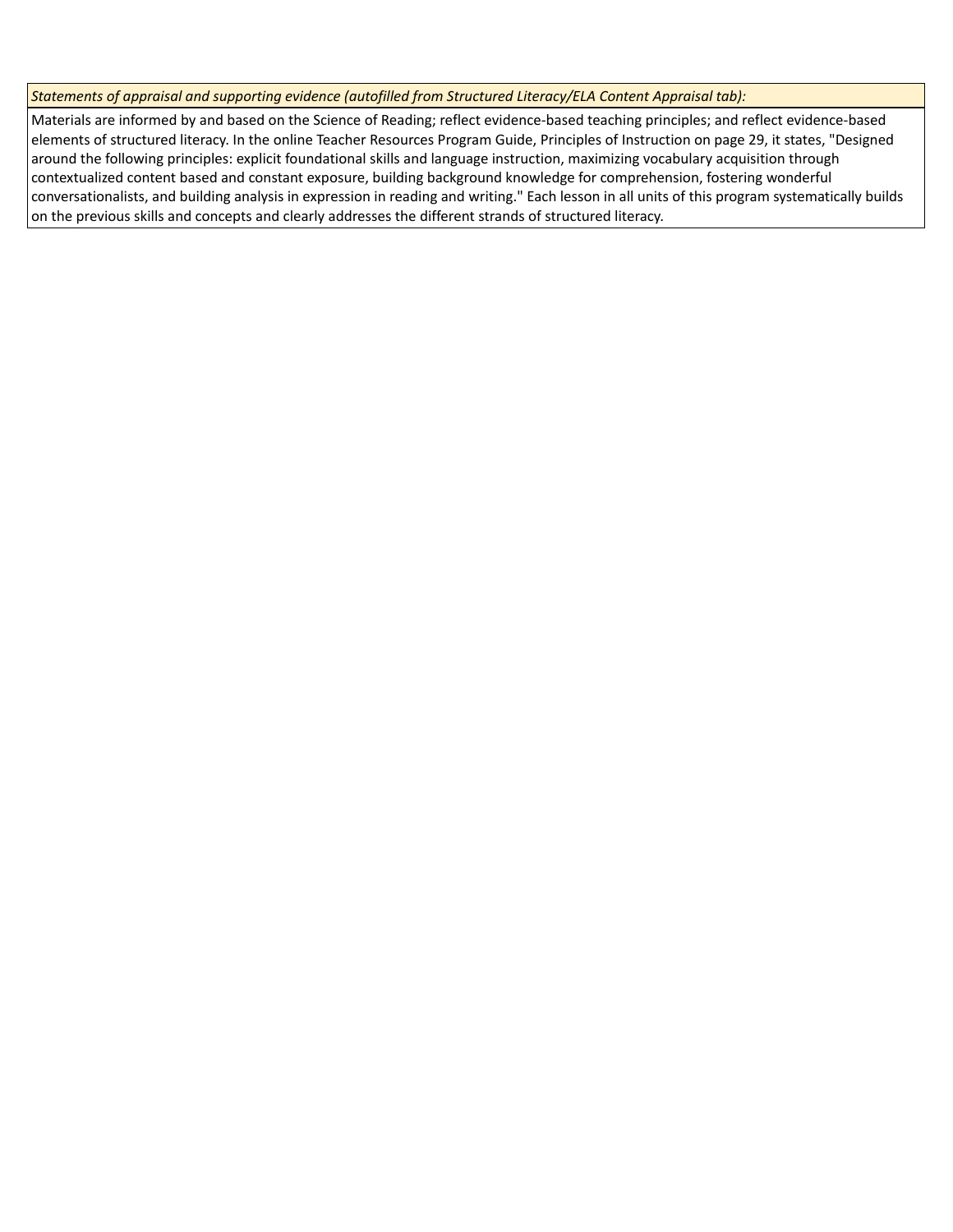**Standards Review** *- Materials are reviewed for alignment with the state adopted content standards, benchmarks and performance standards.*

Average Score

89%

Materials align with grade level ELA standards overall.

*Statements of appraisal and supporting evidence:* 

Overall, the materials do align with the grade level ELA standards. The standards are stated on the primary focus page for each lesson in both the Knowledge and Skills components of the program. However, the Table of Contents page did not list the standards or in what lessons they could be found.

Materials align to reading standards.

*Statements of appraisal and supporting evidence:* 

The materials align to the reading standards. Each standard is addressed throughout the lessons and units. However, the standards RL4, RL6, and RI6 are not fully addressed in the lessons. Without the standards being listed in the Table of Contents, it was difficult to locate these indicated standards.

Materials align to writing standards.

*Statements of appraisal and supporting evidence:* 

The materials align to the writing standards. Each standard is addressed throughout the lessons and units. There are many opportunities for students to explore and practice the narrative and opinion writing standards. However, we did not find examples in this curriculum that addressed opportunities for students to explore and practice research based expository writing.

Materials align to speaking and listening standards.

*Statements of appraisal and supporting evidence:* 

The materials aligned to the speaking and listening standards. These standards were clearly addressed throughout all the lessons and units.

Materials align to language standards.

*Statements of appraisal and supporting evidence:* 

The materials were aligned to the language standards. Each standard was addressed throughout the lessons and units. However, the standards L1c, L4b, and L5b were only partially addressed and did not provide opportunities for mastery.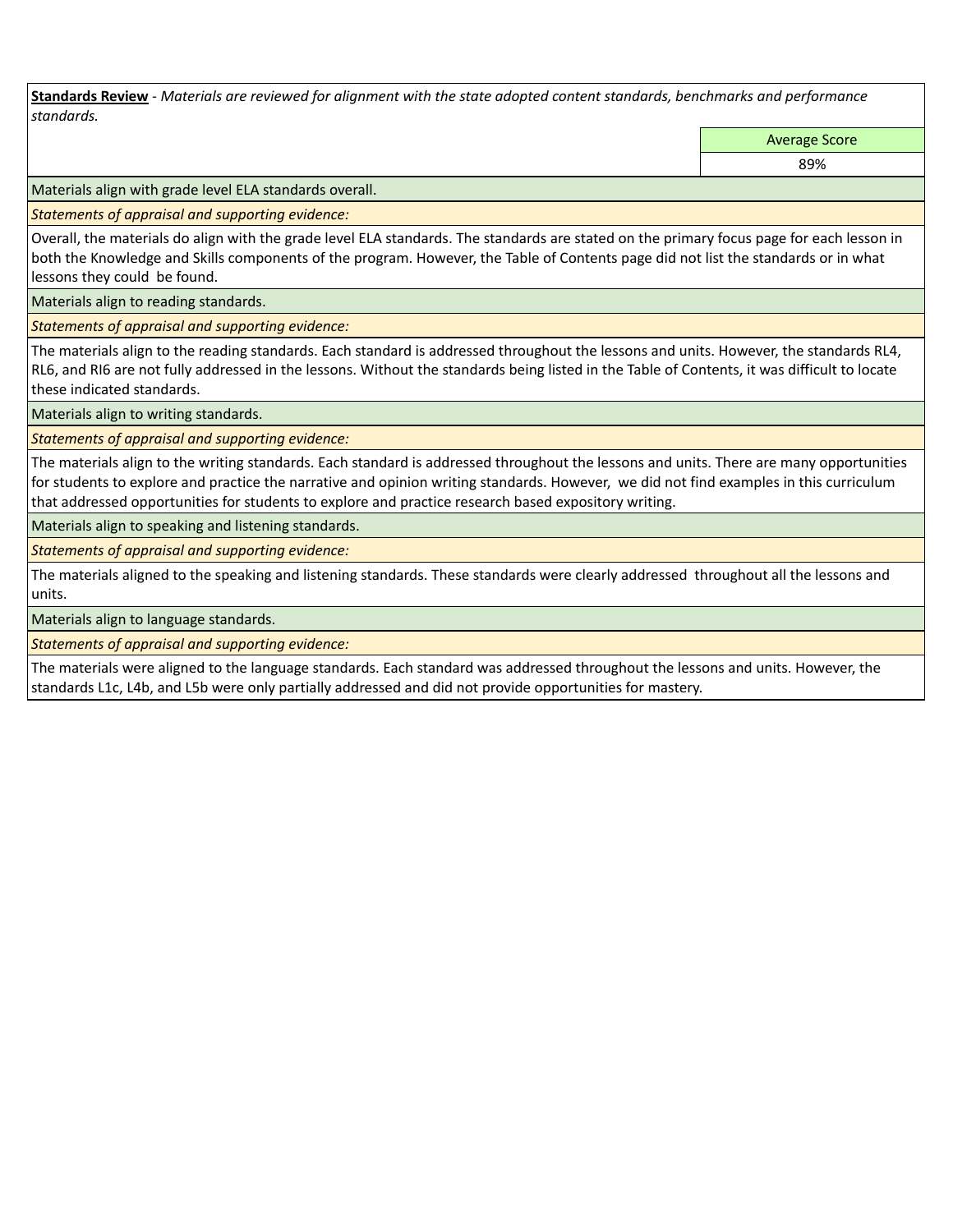**Structured Literacy Review** *- Materials are reviewed for relevant criteria pertaining to the support for teachers and students in the components of structured literacy.*

Average Score

95%

Materials are informed by and based on the Science of Reading; reflect evidence-based teaching principles; and reflect evidence-based elements of structured literacy.

*Statements of appraisal and supporting evidence:*

Materials are informed by and based on the Science of Reading; reflect evidence-based teaching principles; and reflect evidence-based elements of structured literacy. In the online Teacher Resources Program Guide, Principles of Instruction on page 29, it states, "Designed around the following principles: explicit foundational skills and language instruction, maximizing vocabulary acquisition through contextualized content based and constant exposure, building background knowledge for comprehension, fostering wonderful conversationalists, and building analysis in expression in reading and writing." Each lesson in all units of this program systematically builds on the previous skills and concepts and clearly addresses the different strands of structured literacy.

**ELA Content Review** *- Materials are reviewed for relevant criteria pertaining to the support for teachers and students in the specific content area reviewed.*

> Average Score 99%

Materials provide sequential, cumulative instruction and practice opportunities for a full range of foundational skills.

*Statements of appraisal and supporting evidence:* 

Materials provide sequential, cumulative instruction and practice opportunities for a full range of foundational skills. All units and lessons build on the concepts and skills from the one before in a sequential and cumulative progression. These units and lessons provide practice opportunities for a full range of foundational skills.

Materials provide a selection and range of high-quality texts worthy of students' time and attention, exhibiting exceptional craft and thought and/or providing useful information.

*Statements of appraisal and supporting evidence:* 

Materials provide a selection and range of high-quality texts worthy of students' time and attention, exhibiting exceptional craft and thought and/or providing useful information. This curriculum uses a selection and range of Trade Books, Read-Alouds, Big Books, Flip Books, Readers, E-Books, Audio Books, and Image Cards that are worthy of students' time and attention as well as providing useful information.

Questions in the materials are high-quality text-dependent and text-specific questions. The overwhelming majority of these questions are text-specific and draw student attention to the particulars in the text.

*Statements of appraisal and supporting evidence:* 

Throughout the units and lessons, there are high-quality, text-dependent questions (literal, inferential, and evaluative) that are listed to guide the teacher during instruction. These questions are used with the anchor texts within and across the lessons and are text-specific and draw students attention to the particulars in the text.

Materials provide scaffolding and supports to enable students' learning of English language arts.

*Statements of appraisal and supporting evidence:* 

Materials provide scaffolding and supports to enable students' learning of English Language Arts. In each Skills Unit, there is explicit systematic instruction with each new skill introduced with a warm-up and review. In the Knowledge Units, throughout the lessons there are many opportunities for I do, we do, you do - which scaffolds and supports students in their learning and acquisition of English Language Arts.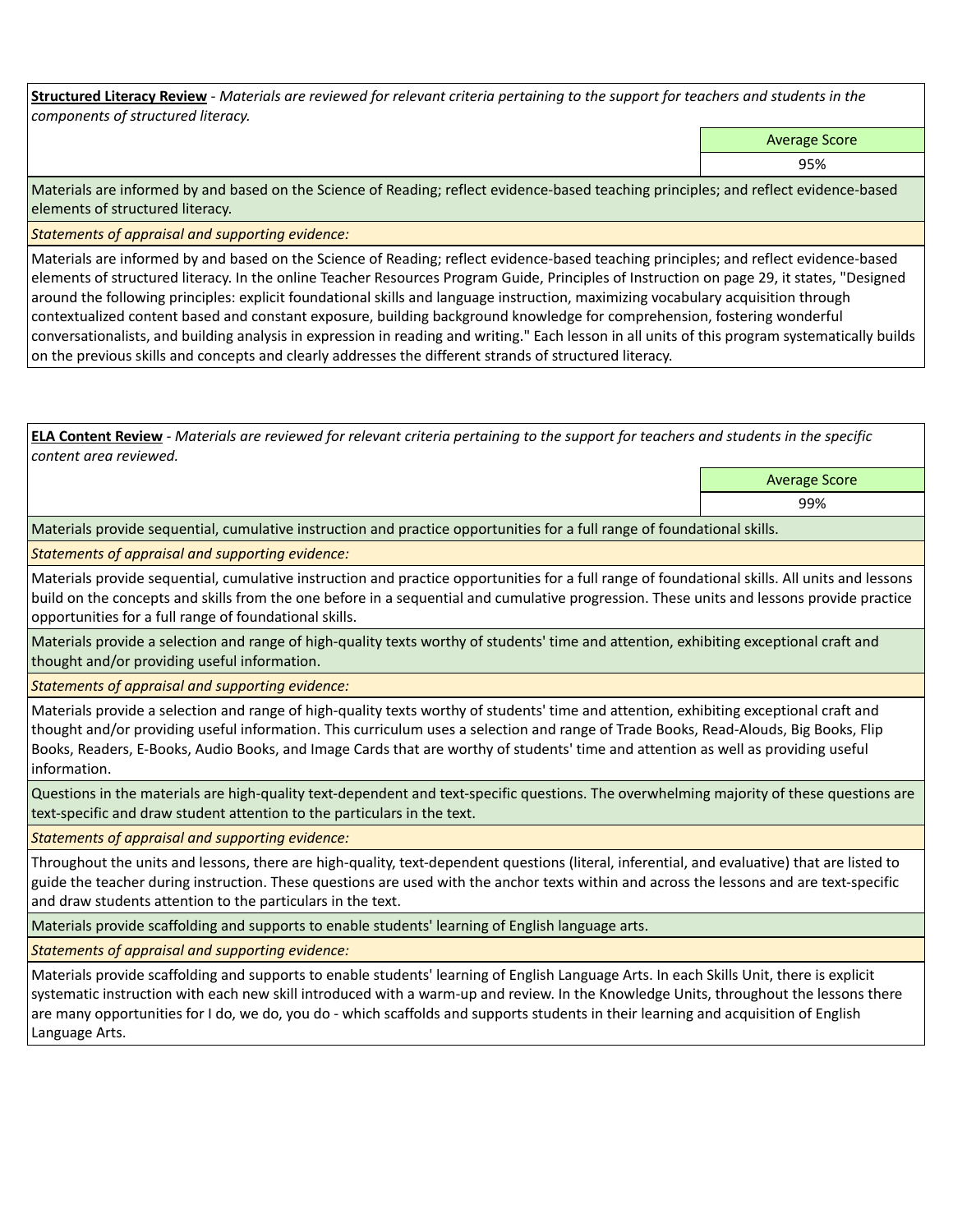**All Content Review** *- Materials are reviewed for relevant criteria pertaining to the support for teachers and students in the material regarding the progression of the standards, lesson structure, pacing, assessment, individual learners and cultural relevance.*

Average Score

88%

Materials are coherent and consistent with the standards that all students should study in order to be college and career ready.

*Statements of appraisal and supporting evidence:*

Materials are coherent and consistent with the standards that all students should study in order to be college and career ready. This is evident in the Scope and Sequence and the way the Units and Lessons are laid out in the curriculum. However, many standards are minimally addressed and do not provide review opportunities for practice and mastery.

Materials are well designed and take into account effective lesson structure and pacing.

*Statements of appraisal and supporting evidence:*

Materials are well designed and take into account effective lesson structure and pacing. All the lessons have the same structure and give a timeframe of how long each lesson should take. However, there is no evidence of a glossary or footnotes anywhere in the curriculum.

Materials support teacher planning, learning, and understanding of the standards.

*Statements of appraisal and supporting evidence:*

Materials support teacher planning, learning, and understanding of the standards. The planning page and the list of materials needed for each lesson that is provided in the online resources is clear and concise. However, cross referencing of the standards is not listed in the Table of Contents throughout the entire program.

Materials offer teachers resources and tools to collect ongoing data about student progress on the standards.

*Statements of appraisal and supporting evidence:*

Materials offer teachers resources and tools to collect ongoing data about student progress on the standards. There are opportunities to formally and informally monitor students' progress throughout the units and lessons. However, materials to provide alternative assessment options for English learners, culturally and linguistically diverse students, advanced students, and special needs students are not evident.

Materials support effective use of technology to enhance student learning.

*Statements of appraisal and supporting evidence:*

Materials support effective use of technology to enhance student learning. Every Knowledge Unit has a Knowledge Builder video at the beginning to activate content knowledge. In addition, Skills Units 4 and 5 provide access to a Big Book; Units 6-10 provide E-Books and Audio Books; and there is also a sound library for Skills Units 1-5. In addition, there are online assessments and tasks, but we did not have access to them.

Materials can be easily customized for individual learners.

*Statements of appraisal and supporting evidence:* 

Materials can be customized for individual learners. Throughout the units there are suggestions in the Teacher's Edition to differentiate and customize the lessons for individual learners. However, these suggestions are not always in the lessons but in the Pausing Points of the Units. There are not many suggestions for customizing and differentiating lessons for extending the thinking of advanced learners. It shows that you can customize and differentiate the assessments, checklists, quizzes, homework, etc., but we did not have access to it.

Materials give all students extensive opportunities and support to explore key concepts.

*Statements of appraisal and supporting evidence:*

Materials give some students extensive opportunities and support to explore key concepts. The lessons throughout the units do have opportunities to support and explore key concepts, but home language connections are limited to Spanish only.

Materials take into account cultural perspectives.

*Statements of appraisal and supporting evidence:*

Materials take into account cultural perspectives. Throughout the units and lessons, the trade books, big books, and readers take into account cultural perspectives and give students opportunities to experience other cultures and traditions.

Materials include a culturally responsive lens.

*Statements of appraisal and supporting evidence:*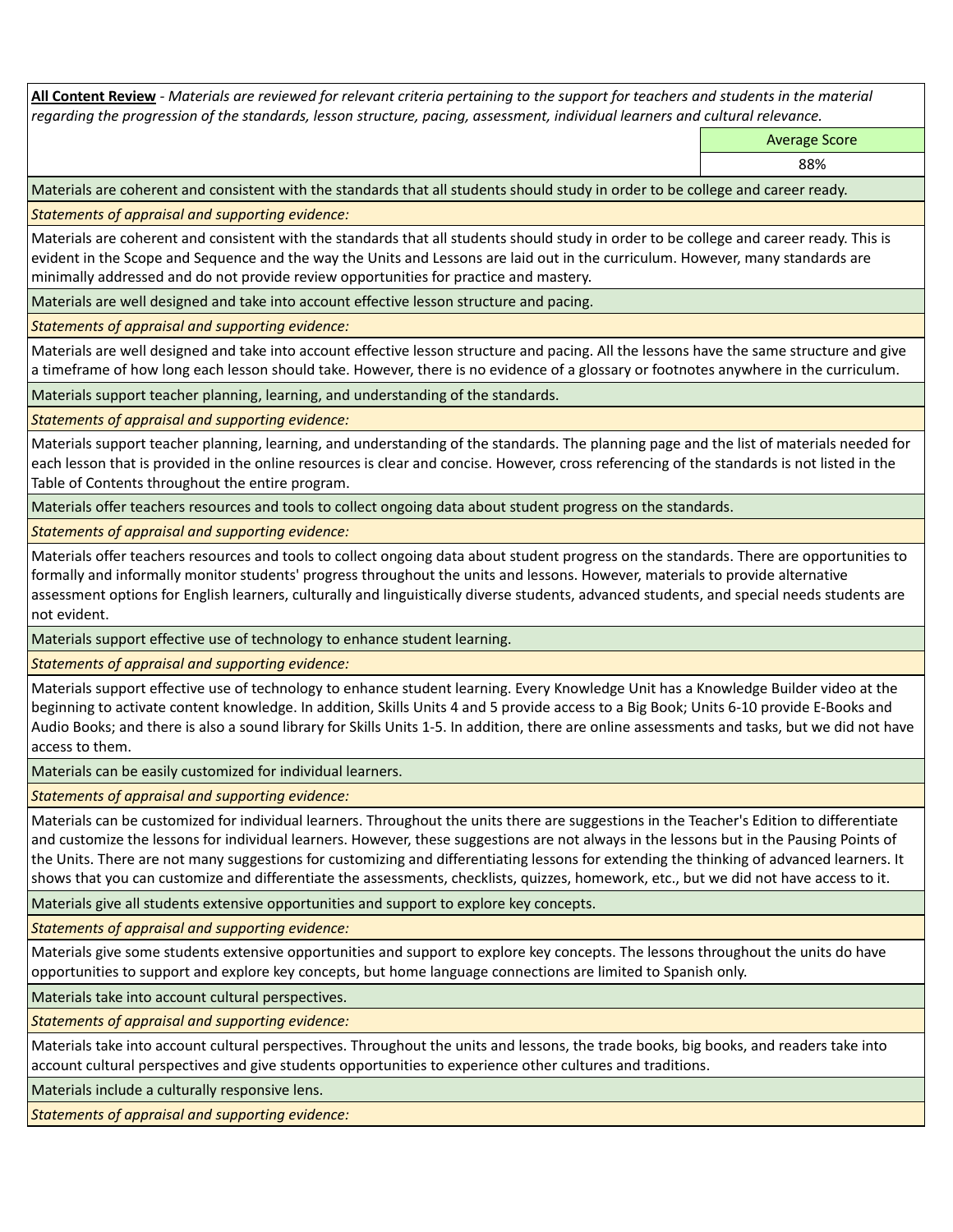Materials include a culturally responsive lens. The Social Justice Guide provides opportunities for students to experience or relate to other points of view/multiple perspectives.